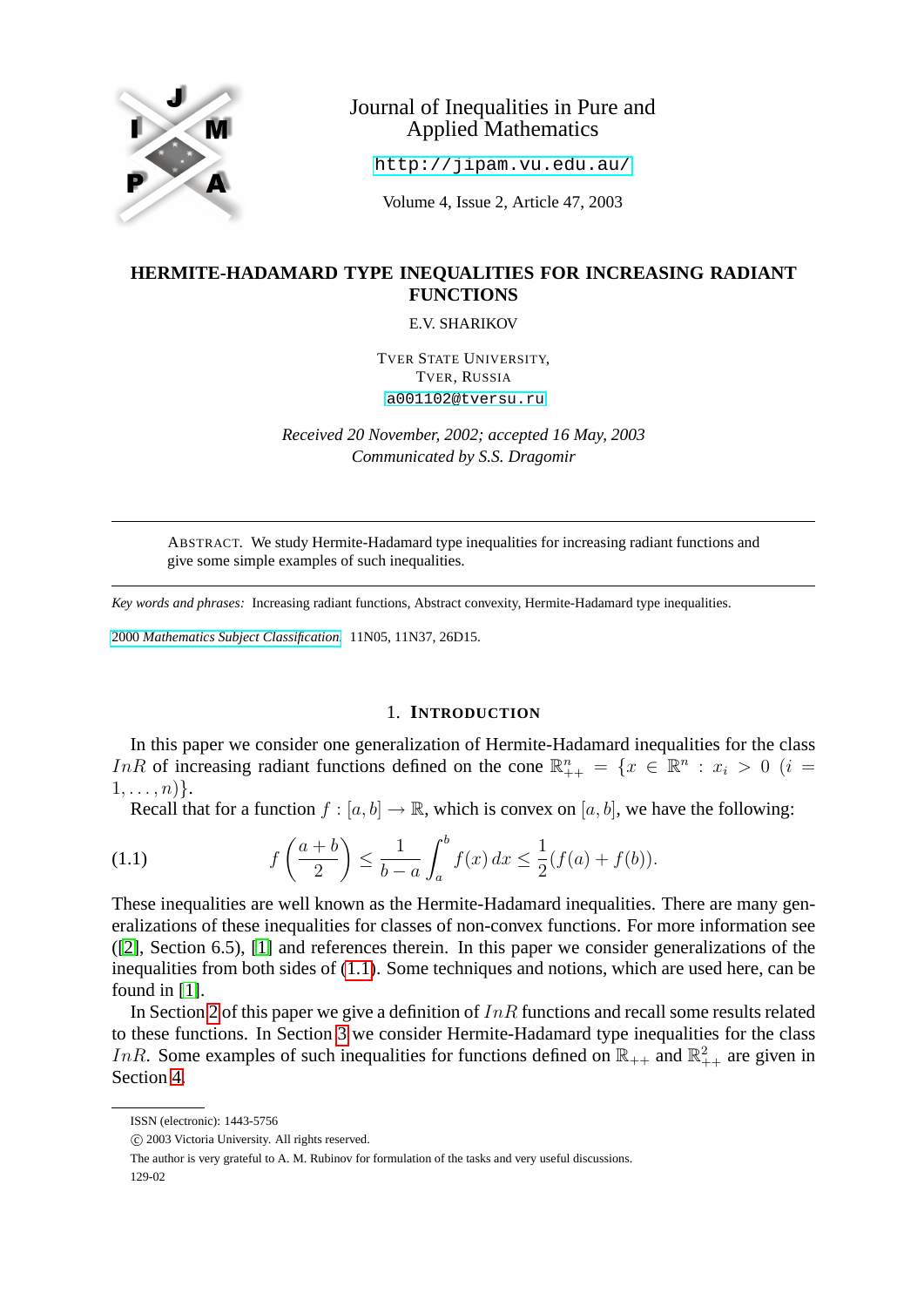#### 2. **PRELIMINARIES**

<span id="page-1-0"></span>We assume that the cone  $\mathbb{R}_{++}^n$  is equipped with coordinate-wise order relation. Recall that a function  $f : \mathbb{R}_{++}^n \to \mathbb{R}_+ = [0, +\infty]$  is said to be increasing radiant  $(InR)$  if: (1) f is increasing:  $x > y \implies f(x) > f(y)$ ;

(2) f is radiant:  $f(\lambda x) \leq \lambda f(x)$  for all  $\lambda \in (0,1)$  and  $x \in \mathbb{R}_{++}^n$ .

For example, any function  $f$  of the following form belongs to the class  $InR$ :

$$
f(x) = \sum_{|k| \ge 1} c_k x_1^{k_1} \cdots x_n^{k_n},
$$

where  $k = (k_1, \ldots, k_n), |k| = k_1 + \cdots + k_n, k_i \geq 0, c_k \geq 0.$ For each  $f \in InR$  its conjugate function ([\[4\]](#page-12-2))

$$
f^*(x) = \frac{1}{f(1/x)}
$$

where  $1/x = (1/x_1, \ldots, 1/x_n)$ , is also increasing and radiant. Hence any function

$$
f(x) = \frac{1}{\sum_{|k| \ge 1} c_k x_1^{-k_1} \cdots x_n^{-k_n}}
$$

,

is  $InR$ . In the more general case we have the following  $InR$  functions:

$$
f(x) = \left(\frac{\sum_{|k|\geq u} c_k x_1^{k_1} \cdots x_n^{k_n}}{\sum_{|k|\geq v} d_k x_1^{-k_1} \cdots x_n^{-k_n}}\right)^t,
$$

where  $u, v > 0, t \ge 1/(u + v)$ . Indeed, these functions are increasing and for any  $\lambda \in (0, 1)$ 

$$
f(\lambda x) = \left(\frac{\sum_{|k|\ge u} \lambda^{|k|} c_k x_1^{k_1} \cdots x_n^{k_n}}{\sum_{|k|\ge v} \lambda^{-|k|} d_k x_1^{-k_1} \cdots x_n^{-k_n}}\right)^t
$$
  

$$
\le \left(\frac{\lambda^u \sum_{|k|\ge u} c_k x_1^{k_1} \cdots x_n^{k_n}}{\lambda^{-v} \sum_{|k|\ge v} d_k x_1^{-k_1} \cdots x_n^{-k_n}}\right)^t
$$
  

$$
= \lambda^{(u+v)t} f(x) \le \lambda f(x).
$$

Consider the coupling function  $\varphi$  defined on  $\mathbb{R}^n_{++} \times \mathbb{R}^n_{++}$ :

(2.1) 
$$
\varphi(h,x) = \begin{cases} 0, & \text{if } \langle h,x \rangle < 1, \\ \langle h,x \rangle, & \text{if } \langle h,x \rangle \ge 1, \end{cases}
$$

where

$$
\langle h, x \rangle = \min\{h_i x_i : i = 1, \dots, n\}
$$

is the so-called min-type function.

Denote by  $\varphi_h$  the function defined on  $\mathbb{R}_{++}^n$  by the formula:  $\varphi_h(x) = \varphi(h, x)$ . It is known (see [\[4\]](#page-12-2)) that the set

<span id="page-1-1"></span>
$$
H = \left\{ \frac{1}{c} \varphi_h : h \in \mathbb{R}_{++}^n, \ c \in (0, +\infty] \right\}
$$

is the supremal generator of the class  $InR$  of all increasing radiant functions defined on  $\mathbb{R}^n_{++}$ .

It is known also that for any  $InR$  function  $f$ 

(2.2) 
$$
f(h)\varphi\left(\frac{1}{h},x\right) \le f(x) \text{ for all } x, h \in \mathbb{R}_{++}^n.
$$

Note that for  $c = +\infty$  we set  $c\varphi_h(x) = \sup_{l>0} (l\varphi_h(x))$ .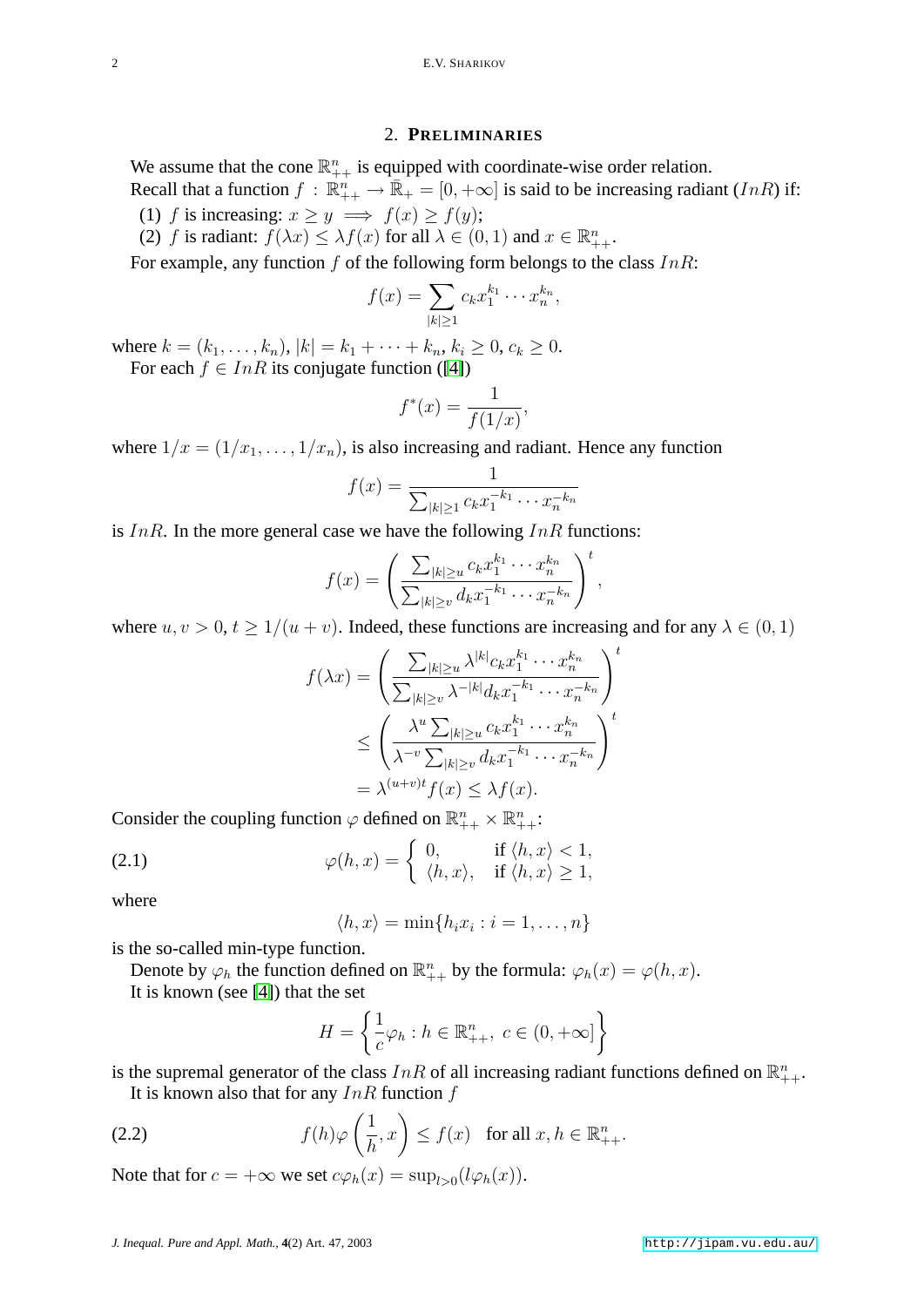Formula [\(2.2\)](#page-1-1) implies the following statement.

<span id="page-2-4"></span>**Proposition 2.1.** Let f be an InR function defined on  $\mathbb{R}_{++}^n$  and  $\Delta \subset \mathbb{R}_{++}^n$ . Then the function

<span id="page-2-1"></span>
$$
f_{\Delta}(x) = \sup_{h \in \Delta} f(h)\varphi\left(\frac{1}{h}, x\right)
$$

*is* InR*, and it possesses the properties:*

- 1)  $f_{\Delta}(x) \leq f(x)$  *for all*  $x \in \mathbb{R}_{++}^n$ ,
- 2)  $f_{\Delta}(x) = f(x)$  *for all*  $x \in \Delta$ *.*

### 3. **HERMITE-HADAMARD TYPE INEQUALITIES**

<span id="page-2-0"></span>Let  $D \subset \mathbb{R}_{++}^n$  be a closed domain (in topology of  $\mathbb{R}_{++}^n$ ), i.e. D is a bounded set such that cl int  $D = D$ . Denote by  $Q(D)$  the set of all points  $\bar{x} \in D$  such that

(3.1) 
$$
\frac{1}{A(D)} \int_{D} \varphi \left(\frac{1}{\bar{x}}, x\right) dx = 1,
$$

where  $A(D) = \int_D dx$ ,  $dx = dx_1 \cdots dx_n$ .

<span id="page-2-3"></span><span id="page-2-2"></span>**Proposition 3.1.** Let  $f$  be an  $InR$  function defined on  $\mathbb{R}_{++}^n$ . If the set  $Q(D)$  is nonempty and  $f$ *is integrable on* D *then*

(3.2) 
$$
\sup_{\bar{x}\in Q(D)} f(\bar{x}) \leq \frac{1}{A(D)} \int_D f(x) dx.
$$

*Proof.* First, let  $\bar{x} \in Q(D)$  and  $f(\bar{x}) < +\infty$ . Then  $f(\bar{x})\varphi(1/\bar{x}, x) \le f(x)$  for all  $x \in D \subset \mathbb{R}_{++}^n$ (see [\(2.2\)](#page-1-1)). By [\(3.1\)](#page-2-1), we get

$$
f(\bar{x}) = f(\bar{x}) \frac{1}{A(D)} \int_D \varphi \left(\frac{1}{\bar{x}}, x\right) dx = \frac{1}{A(D)} \int_D f(\bar{x}) \varphi \left(\frac{1}{\bar{x}}, x\right) dx \le \frac{1}{A(D)} \int_D f(x) dx.
$$

Now, suppose that  $f(\bar{x}) = +\infty$ . Then for all  $l > 0$  function  $l\varphi_{1/\bar{x}}(x)$  is minorant of f. Hence  $l \leq \frac{1}{40}$  $\frac{1}{A(D)} \int_D f(x) dx \quad \forall l > 0$ , that implies that function f is not integrable on D. This contradiction shows that  $f(\bar{x}) < +\infty$  for any  $\bar{x} \in Q(D)$ .

As it was done in [\[1\]](#page-12-1), we may introduce the set  $Q_m(D)$  of all maximal elements of  $Q(D)$ . It means that a point  $\bar{x} \in Q(D)$  belongs to  $Q_m(D)$  if and only if for any  $\bar{y} \in Q(D) : (\bar{y} \ge \bar{x}) \Longrightarrow$  $(\bar{y} = \bar{x})$ . Suppose that the set  $Q(D)$  is nonempty. It is easy to see that  $Q(D)$  is a closed set in the topology of  $\mathbb{R}_{++}^n$ . Hence, using the Zorn Lemma we conclude that  $Q_m(D)$  is a nonempty closed set and for any  $\bar{x} \in Q(D)$  there exists  $\bar{y} \in Q_m(D)$ , for which  $\bar{x} \leq \bar{y}$ .

So, in assumptions of Proposition [3.1](#page-2-2) we have the following estimate:

(3.3) 
$$
\sup_{\bar{x}\in Q_m(D)} f(\bar{x}) \leq \frac{1}{A(D)} \int_D f(x) dx.
$$

Since  $f$  is an increasing function then this inequality implies inequality [\(3.2\)](#page-2-3).

<span id="page-2-6"></span>**Remark 3.2.** Let  $D \subset \mathbb{R}_{++}^n$  be a closed domain and the set  $Q(D)$  be nonempty. Then for every  $\bar{x} \in Q(D)$  inequality

<span id="page-2-5"></span>
$$
f(\bar{x}) \le \frac{1}{A(D)} \int_D f(x) dx
$$

is sharp. For example, if we set  $f = \varphi_{1/\bar{x}}$  then (see [\(3.1\)](#page-2-1))

$$
f(\bar{x}) = \varphi\left(\frac{1}{\bar{x}}, \bar{x}\right) = 1 = \frac{1}{A(D)} \int_D \varphi\left(\frac{1}{\bar{x}}, x\right) dx = \frac{1}{A(D)} \int_D f(x) dx.
$$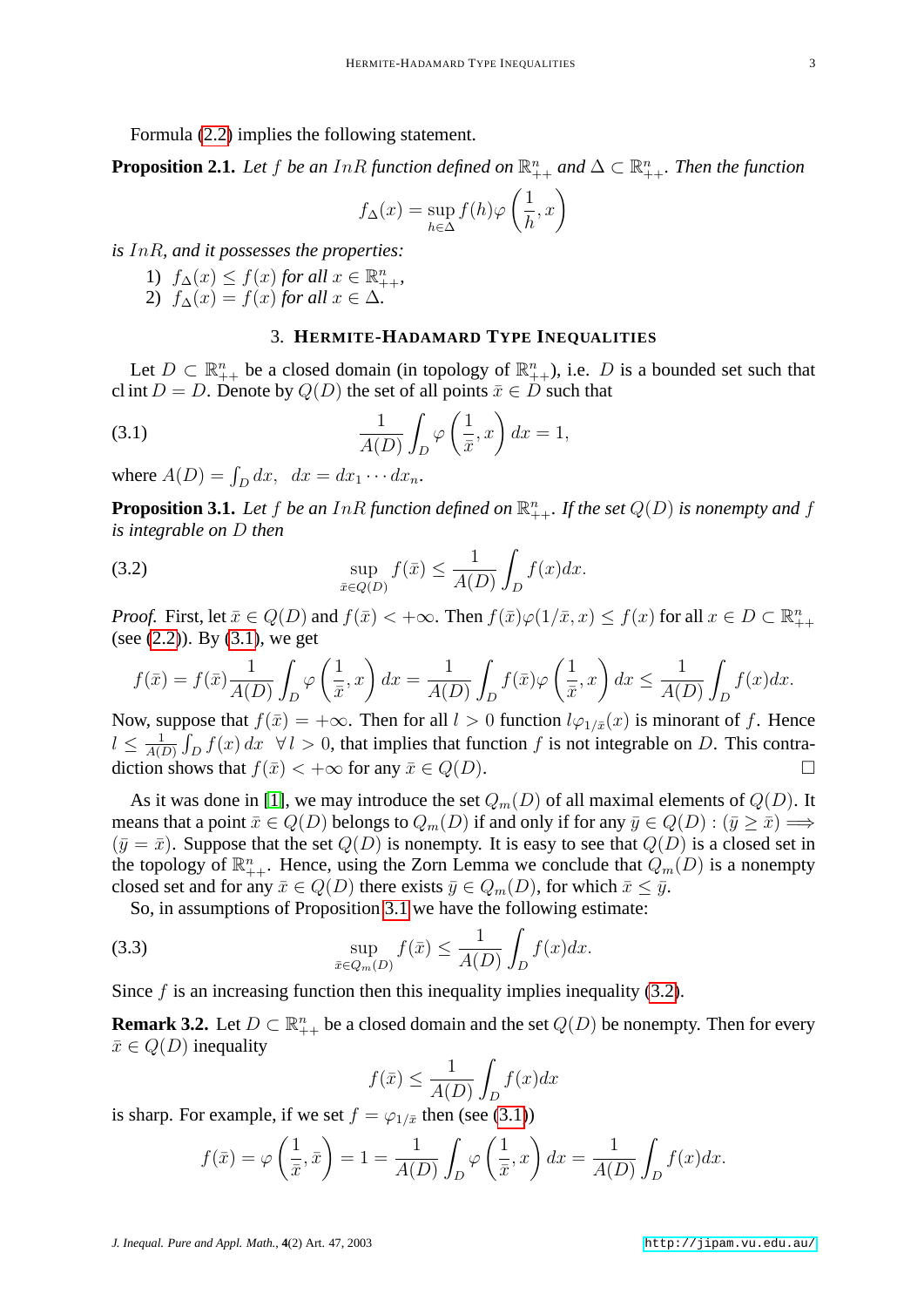Note that here we used only the values of function f on a set D. Therefore we need the following definition.

<span id="page-3-0"></span>**Definition 3.1.** Let  $D \subset \mathbb{R}_{++}^n$ . A function  $f : D \to [0, +\infty]$  is said to be increasing radiant on D if there exists an InR function F defined on  $\mathbb{R}_{++}^n$  such that  $F|_D = f$ , that is  $F(x) = f(x)$ for all  $x \in D$ .

We assume here, as above, that for  $c = +\infty : c\varphi_h(x) = \sup_{l>0} (l\varphi_h(x))$ .

<span id="page-3-1"></span>**Proposition 3.3.** Let  $f: D \to [0, +\infty]$  be a function defined on  $D \subset \mathbb{R}_{++}^n$ . Then the following *assertions are equivalent:*

- 1) f *is increasing radiant on* D*,*
- 2)  $f(h)\varphi(1/h, x) \leq f(x)$  *for all*  $h, x \in D$ *,*
- 3) f is abstract convex with respect to the set of functions  $(1/c)\varphi_{(1/h)}:D\to[0,+\infty]$  with  $h \in D, c \in (0, +\infty]$ .

*Proof.* 1)  $\implies$  2). By Definition [3.1,](#page-3-0) there exists an InR function  $F : \mathbb{R}_{++}^n \to [0, +\infty]$  such that  $F(x) = f(x)$  for all  $x \in D$ . Then Proposition [2.1](#page-2-4) implies that the function

$$
F_D(x) = \sup_{h \in D} F(h)\varphi\left(\frac{1}{h}, x\right)
$$

interpolates F in all points  $x \in D$ . Hence

$$
\sup_{h \in D} f(h)\varphi\left(\frac{1}{h}, x\right) = f(x) \text{ for all } x \in D,
$$

that implies the assertion 2)

2)  $\Longrightarrow$  3). Consider the function  $f_D$  defined on D

<span id="page-3-2"></span>
$$
f_D(x) = \sup_{h \in D} f(h) \varphi \left(\frac{1}{h}, x\right).
$$

First, it is clear that  $f_D$  is abstract convex with respect to the set of functions defined on  $D$ :  $\{(1/c)\varphi_{(1/h)} : h \in D, c \in (0, +\infty]\}.$  Further, using 2) we get for all  $x \in D$ 

$$
f_D(x) \le f(x) = f(x)\varphi\left(\frac{1}{x}, x\right) \le \sup_{h \in D} f(h)\varphi\left(\frac{1}{h}, x\right) = f_D(x).
$$

So,  $f_D(x) = f(x)$  for all  $x \in D$  and we have the desired statement 3).

3)  $\implies$ 1). It is obvious since any function  $(1/c)\varphi_h$  defined on D can be considered as an elementary function  $(1/c)\varphi_h \in H$  defined on  $\mathbb{R}^n_+$  $\overline{n}$   $+$ .

**Remark 3.4.** We may require in Proposition [3.1,](#page-2-2) formula [\(3.3\)](#page-2-5) and Remark [3.2](#page-2-6) only that function  $f$  is increasing radiant and integrable on  $D$ .

<span id="page-3-4"></span>**Remark 3.5.** We may consider a more general case of Hermite-Hadamard type inequalities for InR functions. Let f be an increasing radiant function on D. Then Proposition [3.3](#page-3-1) implies that  $f(h)\varphi(1/h, x) \le f(x)$  for all  $h, x \in D$ . If  $f(\bar{x}) < +\infty$  and f is integrable on D then

(3.4) 
$$
f(\bar{x}) \int_D \varphi\left(\frac{1}{\bar{x}}, x\right) dx \le \int_D f(x) dx.
$$

This inequality is sharp for any  $\bar{x} \in D$  since we have the equality in [\(3.4\)](#page-3-2) for  $f = \varphi_{(1/\bar{x})}$ .

Proposition [3.3](#page-3-1) implies also that the class  $InR$  is broad enough.

<span id="page-3-3"></span>**Proposition 3.6.** Let  $S \subset \mathbb{R}_{++}^n$  be a set such that every point  $x \in S$  is maximal in S. Then for *any* function  $f: S \to [0, +\infty]$  there exists an increasing radiant function  $F: \mathbb{R}^n_{++} \to [0, +\infty]$ , *for which*  $F|_S = f$ .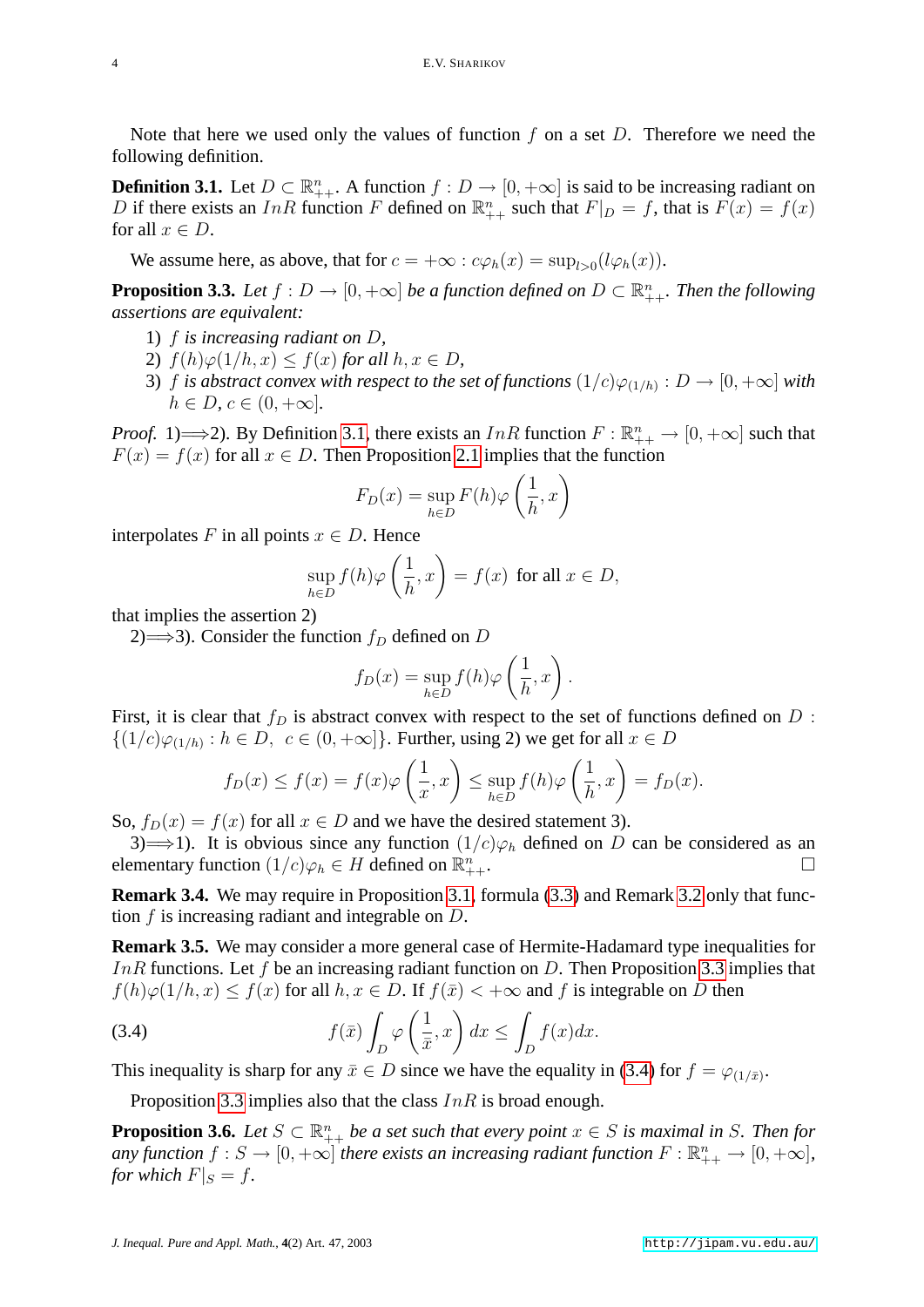*Proof.* It is sufficient to check only that  $f(h)\varphi(1/h, x) \leq f(x)$  for all  $h, x \in S$ . If  $h = x$  then  $\varphi(1/h, x) = 1$ ,  $f(h) = f(x)$ . If  $h \neq x$  then  $\langle 1/h, x \rangle = \min_i x_i/h_i < 1$  since h is a maximal point in S, hence  $\varphi(1/h, x) = 0$  and  $f(h)\varphi(1/h, x) = 0 \le f(x)$ .

In particular, Proposition [3.6](#page-3-3) holds if  $S = \{x \in \mathbb{R}^n_{++} : (x_1)^p + \cdots + (x_n)^p = 1\}$ , where  $p > 0$ .

Now we present two assertions supported by the definition of function  $\varphi$ . Recall that a set  $\Omega \subset \mathbb{R}_{++}^n$  is said to be normal if for each  $x \in \Omega$  we have  $(y \in \Omega$  for all  $y \leq x$ ). The *normal hull*  $N(\Omega)$  of a set  $\Omega$  is defined as follows:  $N(\Omega) = \{x \in \mathbb{R}^n_{++} : (\exists y \in \Omega) \ x \leq y\}$  (see, for example, [\[3\]](#page-12-3)).

<span id="page-4-4"></span><span id="page-4-0"></span>**Proposition 3.7.** Let  $D, \Omega \subset \mathbb{R}_{++}^n$  be closed domains and  $D \subset \Omega$ . If the set  $Q(\Omega)$  is nonempty *and*

$$
(3.5) \qquad \qquad (\Omega \backslash D) \subset N(Q(\Omega))
$$

*then the set*  $Q(D)$  *consists of all points*  $\bar{x} \in \Omega$  *such that* 

<span id="page-4-1"></span>
$$
\frac{1}{A(D)} \int_{\Omega} \varphi\left(\frac{1}{\bar{x}}, x\right) dx = 1.
$$

*Proof.* If  $D = \Omega$  then the assertion is clear. Assume that  $D \neq \Omega$ . Since D,  $\Omega$  are closed domains and  $D \subset \Omega$  then

$$
(3.6) \t\t A(D) < A(\Omega).
$$

<span id="page-4-2"></span>Let  $\bar{x} \in \Omega$  and

(3.7) 
$$
\frac{1}{A(D)} \int_{\Omega} \varphi \left( \frac{1}{\bar{x}}, x \right) dx = 1.
$$

We show that  $\varphi(1/\bar{x}, x) = 0$  for all  $x \in \Omega \backslash D$ . If  $x \in \Omega \backslash D$  then, by [\(3.5\)](#page-4-0), there exists a point  $\bar{y} \in Q(\Omega)$ :  $\bar{y} > x$ ; hence  $\langle 1/\bar{x}, x \rangle < \langle 1/\bar{x}, \bar{y} \rangle$ . Suppose that  $\langle 1/\bar{x}, \bar{y} \rangle > 1$ . Then  $\bar{y} \geq \bar{x} \Longrightarrow 1/\bar{y} \leq 1/\bar{x}$ . Since  $\bar{y} \in Q(\Omega)$  then, by [\(3.6\)](#page-4-1) and [\(3.7\)](#page-4-2)

$$
1 = \frac{1}{A(\Omega)} \int_{\Omega} \varphi\left(\frac{1}{\bar{y}}, x\right) dx < \frac{1}{A(D)} \int_{\Omega} \varphi\left(\frac{1}{\bar{y}}, x\right) dx \le \frac{1}{A(D)} \int_{\Omega} \varphi\left(\frac{1}{\bar{x}}, x\right) dx = 1.
$$

So, we have the inequalities:  $\langle 1/\bar{x}, x \rangle \le \langle 1/\bar{x}, \bar{y} \rangle < 1$ . Therefore  $\varphi(1/\bar{x}, x) = 0$  for all  $x \in \Omega \backslash D \Longrightarrow$ 

<span id="page-4-3"></span>
$$
1 = \frac{1}{A(D)} \int_{\Omega} \varphi\left(\frac{1}{\bar{x}}, x\right) dx = \frac{1}{A(D)} \int_{D} \varphi\left(\frac{1}{\bar{x}}, x\right) dx.
$$

The equality  $(\varphi(1/\bar{x}, \cdot) = 0 \text{ on } \Omega \setminus D)$  implies also that  $\bar{x} \neq x$  for all  $x \in \Omega \setminus D$ , hence  $\bar{x} \notin D$  $\Omega \backslash D \Longrightarrow \bar{x} \in D$ . Thus, we have the established result:  $\bar{x} \in Q(D)$ .

Conversely, let  $\bar{x} \in Q(D)$ . For any  $x \in \Omega \backslash D$  there exists  $\bar{y} \in Q(\Omega)$  such that  $\bar{y} > x \Longrightarrow$  $\langle 1/\bar{x}, x \rangle \le \langle 1/\bar{x}, \bar{y} \rangle$ . Moreover, we may assume that  $\bar{y}$  is a maximal point in  $Q(\Omega)$ , i.e.  $\bar{y} \in$  $Q_m(\Omega)$ . First, we check that

(3.8) 
$$
\left\langle \frac{1}{\bar{y}}, x \right\rangle \le 1 \text{ for all } x \in \Omega \backslash D, \ \bar{y} \in Q_m(\Omega).
$$

Indeed, if  $x \in \Omega \backslash D$  then for some  $\overline{z} \in Q_m(\Omega)$ :  $x \leq \overline{z} \implies \langle 1/\overline{y}, x \rangle \leq \langle 1/\overline{y}, \overline{z} \rangle$ . But  $\langle 1/\bar{y}, \bar{z} \rangle \le 1$  since  $\bar{y}, \bar{z} \in Q_m(\Omega)$  (otherwise, if  $\langle 1/\bar{y}, \bar{z} \rangle > 1$  then  $\bar{z} > \bar{y} \implies \bar{y} \notin Q_m(\Omega)$ ).

Now we verify that  $\langle 1/\bar{x}, x \rangle < 1$  for all  $x \in \Omega \backslash D$ . If  $x \in \Omega \backslash D$  then for some  $\bar{y} \in Q_m(\Omega)$ :  $\langle 1/\bar{x}, x \rangle \le \langle 1/\bar{x}, \bar{y} \rangle$ . Suppose that  $\langle 1/\bar{x}, \bar{y} \rangle \ge 1$ . Then  $\bar{y} \ge \bar{x}$  and therefore, using inclusion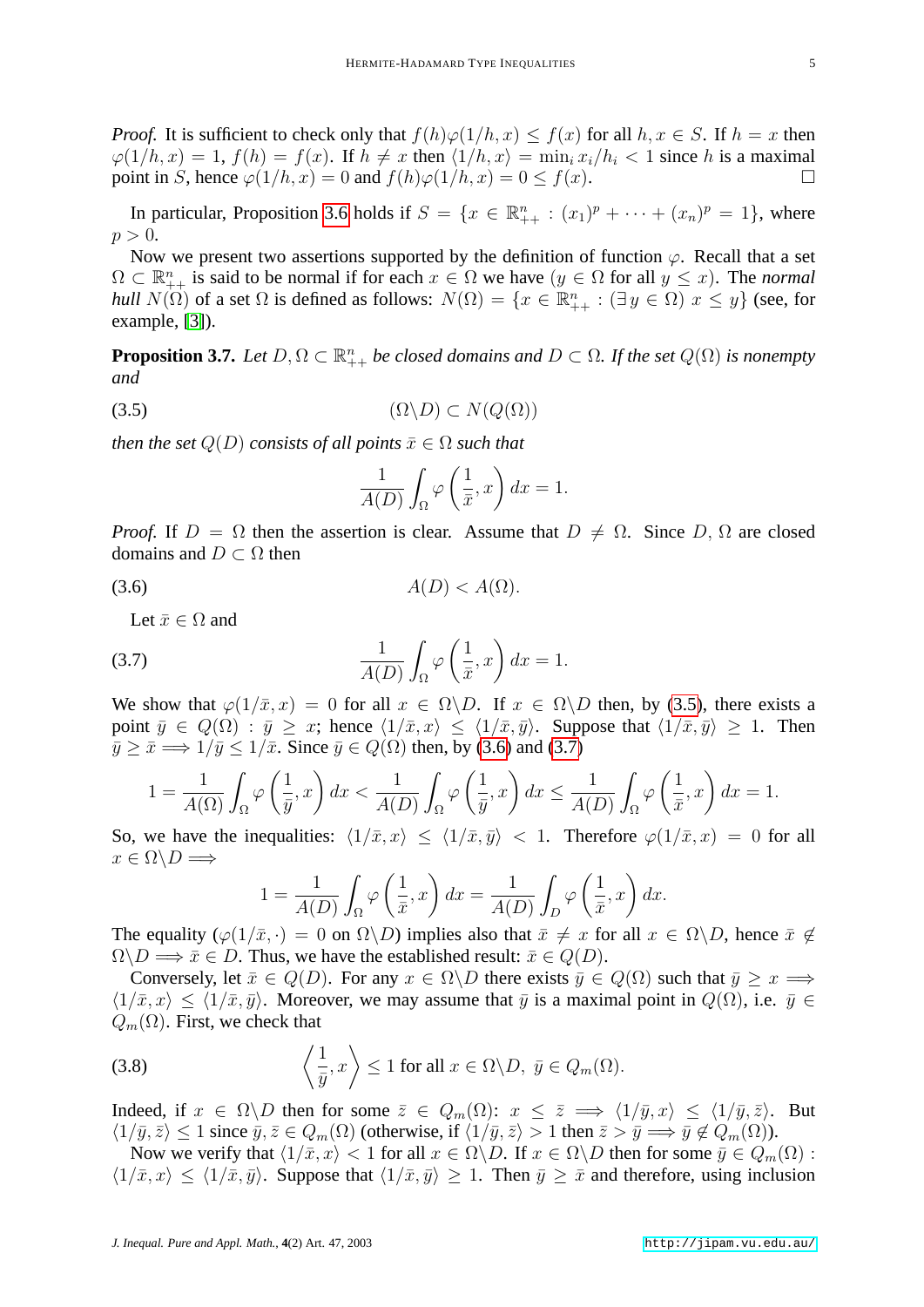<span id="page-5-0"></span> $\bar{x} \in Q(D)$ , we get

$$
(3.9) \qquad 1 = \frac{1}{A(D)} \int_D \varphi\left(\frac{1}{\bar{x}}, x\right) dx > \frac{1}{A(\Omega)} \int_D \varphi\left(\frac{1}{\bar{x}}, x\right) dx \ge \frac{1}{A(\Omega)} \int_D \varphi\left(\frac{1}{\bar{y}}, x\right) dx.
$$

Let  $D_1 = \{x \in \Omega \setminus D : \langle 1/\bar{y}, x \rangle < 1\}, D_2 = \{x \in \Omega \setminus D : \langle 1/\bar{y}, x \rangle = 1\}.$  It follows from [\(3.8\)](#page-4-3) that  $\Omega \backslash D = D_1 \cup D_2$  ( $D_1 \cap D_2 = \emptyset$ ), hence

$$
\int_{\Omega \setminus D} \varphi \left( \frac{1}{\bar{y}}, x \right) dx = \int_{D_1} \varphi \left( \frac{1}{\bar{y}}, x \right) dx + \int_{D_2} \varphi \left( \frac{1}{\bar{y}}, x \right) dx = \int_{D_2} \varphi \left( \frac{1}{\bar{y}}, x \right) dx = \int_{D_2} dx.
$$

But the last integral  $\int_{D_2} dx$  is also equal to zero, since the set  $D_2$  has no interior points. Thus, by [\(3.9\)](#page-5-0)

$$
1 > \frac{1}{A(\Omega)} \int_D \varphi \left(\frac{1}{\bar{y}}, x\right) dx = \frac{1}{A(\Omega)} \int_{\Omega} \varphi \left(\frac{1}{\bar{y}}, x\right) dx.
$$

This inequality contradicts the inclusion  $\bar{y} \in Q_m(\Omega)$ . So, we conclude that the inequality  $\langle 1/\bar{x}, \bar{y} \rangle \ge 1$  is impossible. Hence  $\langle 1/\bar{x}, x \rangle \le \langle 1/\bar{x}, \bar{y} \rangle < 1$  for all  $x \in \Omega \backslash D$  and  $\bar{y} = \bar{y}(x) \in$  $Q_m(\Omega)$ , which implies the required equality:

$$
1 = \frac{1}{A(D)} \int_D \varphi \left(\frac{1}{\bar{x}}, x\right) dx = \frac{1}{A(D)} \int_{\Omega} \varphi \left(\frac{1}{\bar{x}}, x\right) dx.
$$

**Corollary 3.8.** Let  $D_1, D_2 \subset \mathbb{R}_{++}^n$  be a closed domains such that

$$
A(D_1) = A(D_2).
$$

If there exists a closed domain  $\Omega \subset \mathbb{R}^n_{++}$ , for which the set  $Q(\Omega)$  is nonempty and

$$
D_i \subset \Omega, \quad (\Omega \backslash D_i) \subset N(Q(\Omega)) \qquad (i = 1, 2),
$$

*then*

<span id="page-5-1"></span>
$$
Q(D_1) = Q(D_2).
$$

<span id="page-5-2"></span>**Proposition 3.9.** *Let*  $D, \Omega \subset \mathbb{R}_{++}^n$  *be closed domains and*  $D \subset \Omega$ *. If* 

$$
(3.10) \t\t N(\Omega \backslash D) \cap D = \emptyset,
$$

*then the set*  $Q(D)$  *consists of all points*  $\bar{x} \in D$  *such that* 

$$
\frac{1}{A(D)} \int_{\Omega} \varphi\left(\frac{1}{\bar{x}}, x\right) dx = 1.
$$

*Proof.* Formula [\(3.10\)](#page-5-1) implies that if  $\bar{x} \in D$  then  $\bar{x} \notin N(\Omega \backslash D)$ . It means that for all

$$
x \in \Omega \backslash D : x < \bar{x} \Longrightarrow \left\langle \frac{1}{\bar{x}}, x \right\rangle < 1 \Longrightarrow \varphi \left( \frac{1}{\bar{x}}, x \right) = 0.
$$

Thus, for any  $\bar{x} \in D$ 

$$
\frac{1}{A(D)} \int_{\Omega} \varphi \left( \frac{1}{\bar{x}}, x \right) dx = 1 \Longleftrightarrow \frac{1}{A(D)} \int_{D} \varphi \left( \frac{1}{\bar{x}}, x \right) dx = 1 \Longleftrightarrow \bar{x} \in Q(D).
$$

 $\Box$ 

 $\Box$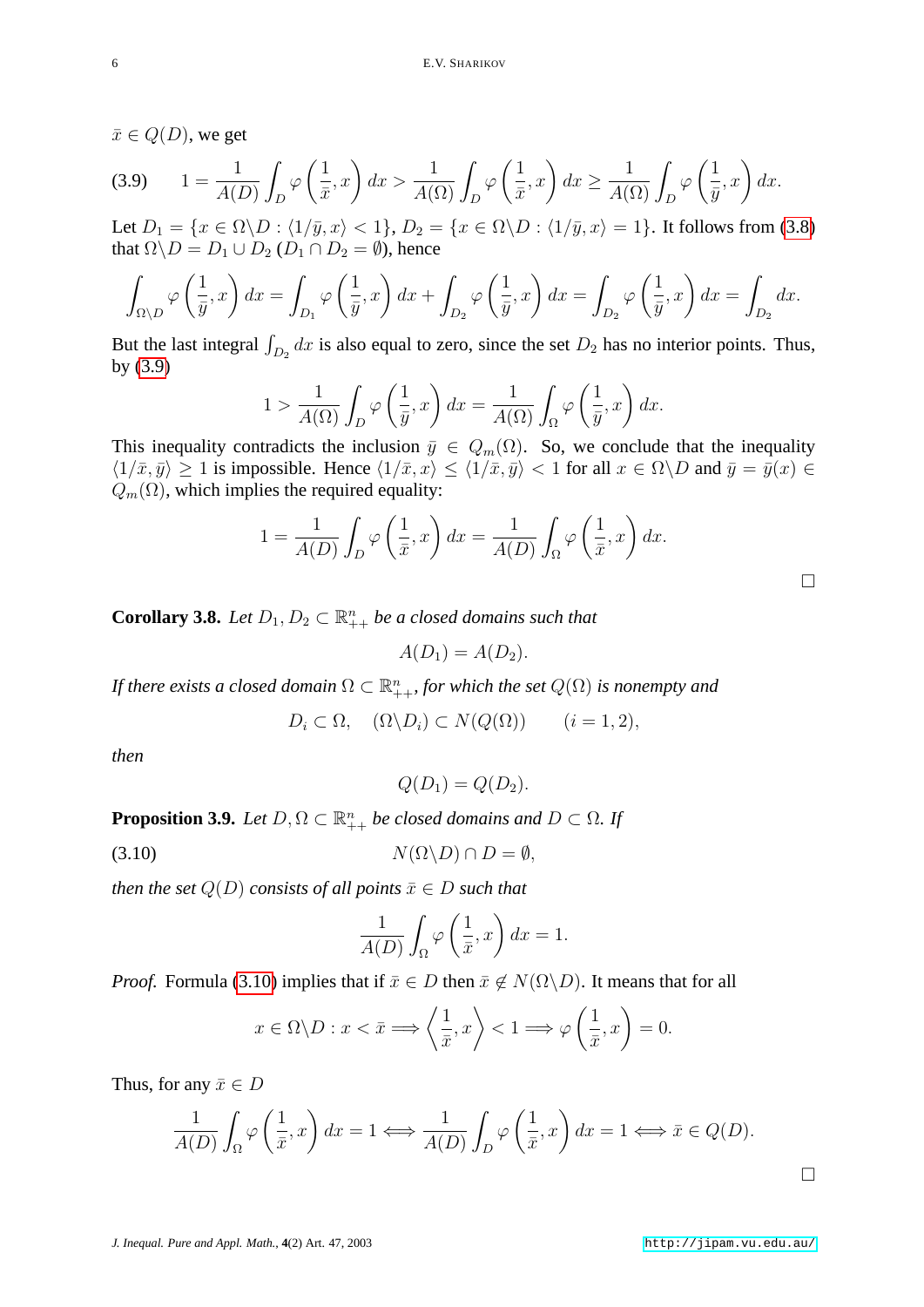Now consider the generalization of the inequality from the right-hand side of  $(1.1)$ . Let f be an increasing radiant function defined on a closed domain  $D \subset \mathbb{R}_{++}^n$ , and f is integrable on D. Then  $f(h)\varphi(1/h, x) \leq f(x)$  for all  $h, x \in D$ . In particular,  $f(h)\langle 1/h, x \rangle \leq f(x)$  if  $\langle 1/h, x \rangle \geq 1$ . Hence for all  $x \geq h$ 

$$
f(h) \le \frac{f(x)}{\langle 1/h, x \rangle} = \left\langle h, \frac{1}{x} \right\rangle^+ f(x),
$$

where  $h(y) = \langle h, y \rangle^+ = \max_i h_i y_i$  is the so-called max-type function. So, if  $\bar{x} \in D$  and  $\bar{x} \geq x$ for all  $x \in D$ , then  $f(x) \leq \langle x, 1/\bar{x}\rangle^+ f(\bar{x})$  for any  $\bar{x} \in D$ . This reduces to the following assertion.

<span id="page-6-3"></span>**Proposition 3.10.** *Let the function* f *be increasing radiant and integrable on* D. If  $\bar{x} \in D$  *and*  $\bar{x}$  > x for all  $x \in D$ , then

(3.11) 
$$
\int_{D} f(x)dx \le f(\bar{x}) \int_{D} \left\langle x, \frac{1}{\bar{x}} \right\rangle^{+} dx.
$$

Inequality [\(3.11\)](#page-6-1) is sharp since we get equality for  $f(x) = \langle x, 1/\bar{x}\rangle^+$ . In the more general case we have the following inequalities:

<span id="page-6-1"></span>
$$
f(x) \le \langle x, 1/\overline{x} \rangle^+ \sup_{y \in D} f(y)
$$
 for all  $\overline{x} \ge x$ .

Hence

<span id="page-6-4"></span>
$$
f(x) \le \sup_{y \in D} f(y) \inf \left\{ \left\langle x, \frac{1}{\bar{x}} \right\rangle^+ : \bar{x} \ge x, \ \bar{x} \in D \right\} \text{ for all } x \in D
$$

and therefore

$$
(3.12) \qquad \int_D f(x)dx \le \sup_{y \in D} f(y) \int_D \inf \left\{ \left\langle x, \frac{1}{\bar{x}} \right\rangle^+ : \bar{x} \ge x, \ \bar{x} \in D \right\} dx.
$$

#### 4. **EXAMPLES**

<span id="page-6-0"></span>Here we describe the set  $Q(D)$  for some special domains D of the cones  $\mathbb{R}_{++}$  and  $\mathbb{R}^2_{++}$ .

Let  $a, b \in \mathbb{R}$  be numbers such that  $0 \le a < b$ . We denote by  $[a, b]$  the segment  $\{x \in \mathbb{R}_{++} :$  $a \leq x \leq b$ .

**Example 4.1.** Let  $D = [a, b] \subset \mathbb{R}_{++}$ , where  $0 \le a < b$ . By definition, the set  $Q(D)$  consists of all points  $\bar{x} \in D$ , for which

$$
\frac{1}{A(D)} \int_D \varphi \left(\frac{1}{\bar{x}}, x\right) dx = \frac{1}{b-a} \int_a^b \varphi \left(\frac{1}{\bar{x}}, x\right) dx = 1.
$$

We have:

<span id="page-6-2"></span>
$$
\varphi\left(\frac{1}{\bar{x}},x\right) = \begin{cases} 0, & \text{if } x < \bar{x}, \\ \frac{x}{\bar{x}}, & \text{if } x \ge \bar{x}. \end{cases}
$$

Hence, if  $\bar{x} \in D = [a, b]$  then

(4.1) 
$$
\int_{a}^{b} \varphi\left(\frac{1}{\bar{x}}, x\right) dx = \int_{\bar{x}}^{b} \frac{x}{\bar{x}} dx = \frac{1}{2\bar{x}} (b^2 - \bar{x}^2).
$$

So, a point  $\bar{x} \in [a, b]$  belongs to  $Q(D)$  if and only if

$$
\frac{1}{2(b-a)\bar{x}}(b^2 - \bar{x}^2) = 1 \Longleftrightarrow \bar{x}^2 + 2(b-a)\bar{x} - b^2 = 0.
$$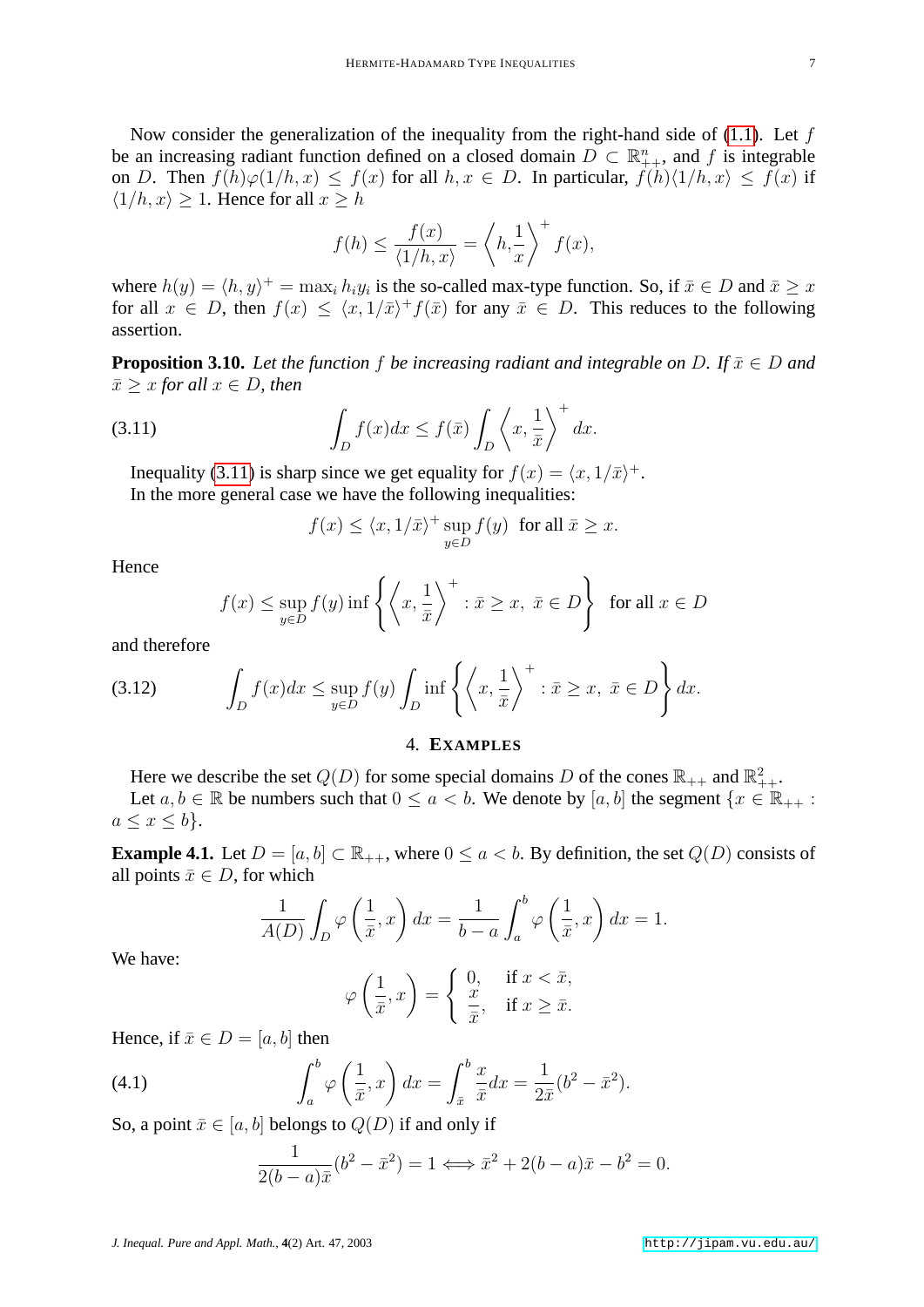<span id="page-7-0"></span>We get

(4.2) 
$$
\bar{x} = \sqrt{(b-a)^2 + b^2} - (b-a).
$$

Show that for the point [\(4.2\)](#page-7-0)

$$
(4.3) \t\t a < \bar{x} < \frac{a+b}{2}.
$$

Since  $b > a \ge 0$  then  $\bar{x} = \sqrt{(b-a)^2 + b^2} - (b-a) >$ √  $b^2 - (b - a) = a$ . Further,

<span id="page-7-1"></span>
$$
\bar{x} < \frac{a+b}{2} \Longleftrightarrow \sqrt{(b-a)^2 + b^2} < (b-a) + \frac{a+b}{2} = \frac{3b-a}{2}
$$
\n
$$
\Longleftrightarrow 4(b-a)^2 + 4b^2 < (3b-a)^2
$$
\n
$$
\Longleftrightarrow 0 < b^2 + 2ab - 3a^2.
$$

The last inequality follows from the same conditions  $b > a \geq 0$ .

Thus,  $Q([a, b]) = \left\{ \sqrt{(b-a)^2 + b^2} - (b-a) \right\}$ . Remark [3.2](#page-2-6) implies that for every InR function  $f \in L_1[a, b]$ 

$$
f\left(\sqrt{(b-a)^2 + b^2} - (b-a)\right) \le \frac{1}{b-a} \int_a^b f(x)dx
$$

and this inequality is sharp. (Compare it with the corresponding estimate for convex functions [\(1.1\)](#page-0-0), see also [\(4.3\)](#page-7-1)).

Remark [3.5](#page-3-4) and formula [\(4.1\)](#page-6-2) imply the following inequalities

(4.4) 
$$
f(u) \leq \frac{2u}{b^2 - u^2} \int_a^b f(x) dx,
$$

which are sharp in the class of all InR functions  $f \in L_1[a, b]$  and hold for any  $u \in [a, b)$ . In particular, we get for  $u = (a + b)/2$ 

$$
f\left(\frac{a+b}{2}\right) \le \frac{4(a+b)}{(a+3b)(b-a)} \int_a^b f(x)dx.
$$

Note that here

$$
\frac{4(a+b)}{(a+3b)(b-a)} > \frac{1}{b-a}.
$$

Further, Proposition [3.10](#page-6-3) implies that

$$
\int_{a}^{b} f(x)dx \le f(b) \int_{a}^{b} \frac{x}{b} dx = \frac{b^{2} - a^{2}}{2b} f(b),
$$

hence

$$
\frac{1}{b-a} \int_{a}^{b} f(x)dx \le \frac{a+b}{2b} f(b)
$$

for every  $InR$  function  $f \in L_1[a, b]$ .

Let  $D \subset \mathbb{R}^2_{++}$ ,  $\bar{x} = (\bar{x}_1, \bar{x}_2) \in D$ . We denote by  $D(\bar{x})$  the set  $\{x \in D : x_1 \ge \bar{x}_1, x_2 \ge \bar{x}_2\}$ . It is clear that

$$
\int_D \varphi\left(\frac{1}{\bar{x}},x\right) dx = \int_{D(\bar{x})} \left\langle \frac{1}{\bar{x}},x \right\rangle dx = \int_{D(\bar{x})} \min\left(\frac{x_1}{\bar{x}_1},\frac{x_2}{\bar{x}_2}\right) dx_1 dx_2.
$$

In order to calculate such integrals we represent the set  $D(\bar{x})$  as a union  $D_1(\bar{x}) \cup D_2(\bar{x})$ , where

$$
D_1(\bar{x}) = \left\{ x \in D(\bar{x}) : \frac{x_2}{\bar{x}_2} \le \frac{x_1}{\bar{x}_1} \right\}, \quad D_2(\bar{x}) = \left\{ x \in D(\bar{x}) : \frac{x_1}{\bar{x}_1} \le \frac{x_2}{\bar{x}_2} \right\}.
$$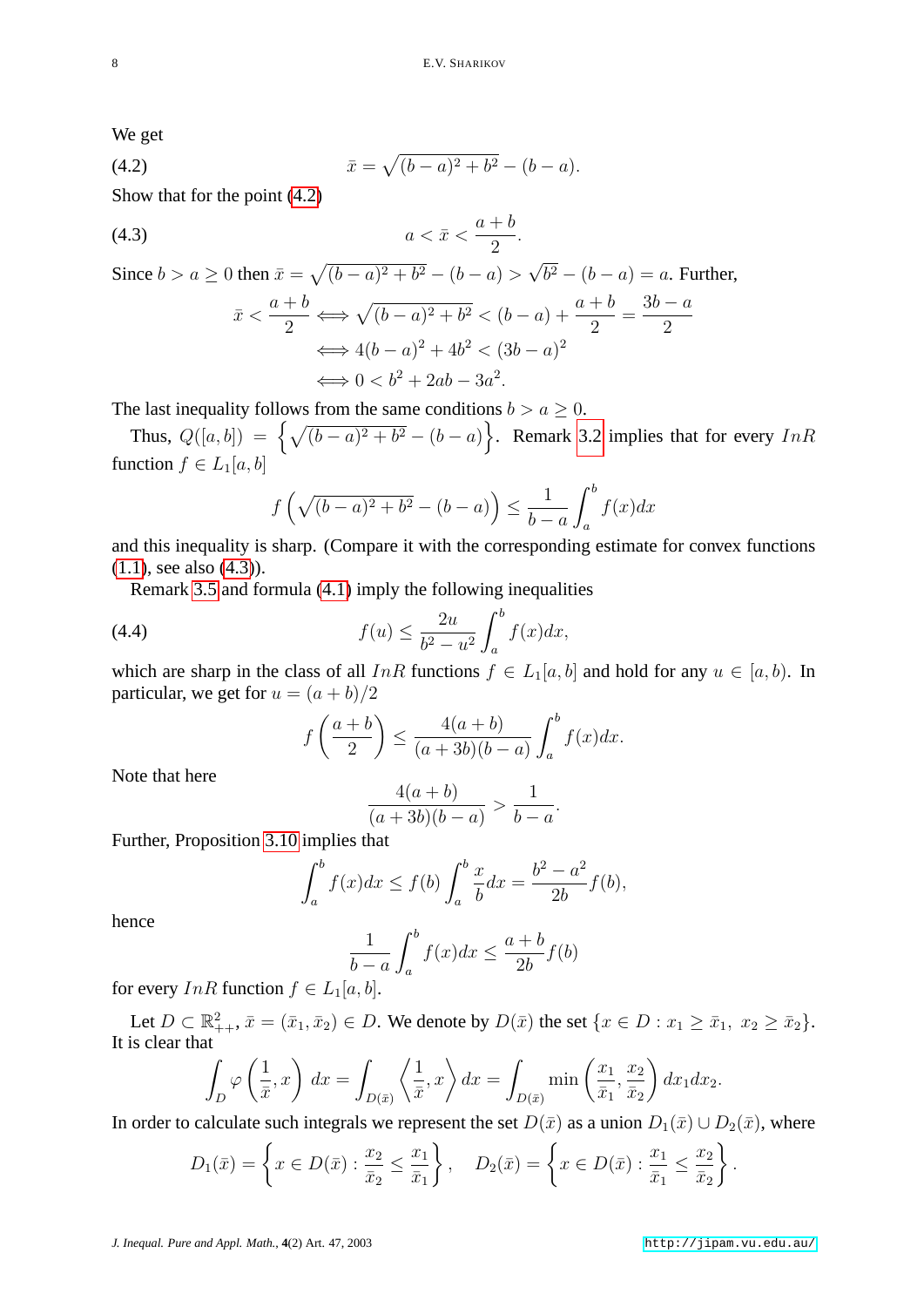Then

$$
\int_D \varphi\left(\frac{1}{\bar{x}},x\right)dx = \int_{D_1(\bar{x})} \left\langle \frac{1}{\bar{x}},x \right\rangle dx + \int_{D_2(\bar{x})} \left\langle \frac{1}{\bar{x}},x \right\rangle dx
$$

$$
= \frac{1}{\bar{x}_2} \int_{D_1(\bar{x})} x_2 dx_1 dx_2 + \frac{1}{\bar{x}_1} \int_{D_2(\bar{x})} x_1 dx_1 dx_2.
$$

In the next examples we will use the number  $k$ , which possesses the properties:

(4.5) 
$$
2k^3 - 3k^2 - 3k + 1 = 0, \quad 0 < k < 1.
$$

Let  $g(k) = 2k^3 - 3k^2 - 3k + 1$ . We have:  $g(0) > 0$ ,  $g(1) < 0$ ,  $g'(k) = 6k^2 - 6k - 3$  $6k - 6k - 3 < 0$  for all  $k \in (0, 1)$ . So, there exists a unique solution of the equation [\(4.5\)](#page-8-0), which belongs to the interval  $(0, 1)$ . We denote this solution by the same symbol k.

<span id="page-8-2"></span>**Example 4.2.** Let  $D \subset \mathbb{R}^2_{++}$  be the triangle with vertices  $(0,0)$ ,  $(a,0)$  and  $(0,b)$ , that is

<span id="page-8-0"></span>
$$
D = \left\{ x \in \mathbb{R}_{++}^2 : \frac{x_1}{a} + \frac{x_2}{b} \le 1 \right\}.
$$

If  $\bar{x} \in D$  then we get

$$
D_1(\bar{x}) = \left\{ x \in \mathbb{R}_{++}^2 : \bar{x}_2 \le x_2 \le \frac{ab\bar{x}_2}{a\bar{x}_2 + b\bar{x}_1}, \frac{\bar{x}_1}{\bar{x}_2} x_2 \le x_1 \le a - \frac{a}{b} x_2 \right\},
$$
  

$$
D_2(\bar{x}) = \left\{ x \in \mathbb{R}_{++}^2 : \bar{x}_1 \le x_1 \le \frac{ab\bar{x}_1}{a\bar{x}_2 + b\bar{x}_1}, \frac{\bar{x}_2}{\bar{x}_1} x_1 \le x_2 \le b - \frac{b}{a} x_1 \right\}.
$$

Therefore

$$
\int_{D_1(\bar{x})} \left\langle \frac{1}{\bar{x}}, x \right\rangle dx = \frac{1}{\bar{x}_2} \int_{\bar{x}_2}^{(ab\bar{x}_2)/(a\bar{x}_2 + b\bar{x}_1)} dx_2 \int_{(\bar{x}_1/\bar{x}_2)x_2}^{a - (a/b)x_2} x_2 dx_1.
$$

This reduces to

$$
\int_{D_1(\bar{x})} \left\langle \frac{1}{\bar{x}}, x \right\rangle dx = \frac{ab}{6} \frac{\bar{x}_2/b}{(\bar{x}_1/a + \bar{x}_2/b)^2} - \frac{ab}{2} \cdot \frac{\bar{x}_2}{b} + \frac{ab}{3} \cdot \frac{\bar{x}_2}{b} \left( \frac{\bar{x}_1}{a} + \frac{\bar{x}_2}{b} \right).
$$

By analogy,

<span id="page-8-1"></span>
$$
\int_{D_2(\bar{x})} \left\langle \frac{1}{\bar{x}}, x \right\rangle dx = \frac{ab}{6} \cdot \frac{\bar{x}_1/a}{(\bar{x}_1/a + \bar{x}_2/b)^2} - \frac{ab}{2} \cdot \frac{\bar{x}_1}{a} + \frac{ab}{3} \cdot \frac{\bar{x}_1}{a} \left( \frac{\bar{x}_1}{a} + \frac{\bar{x}_2}{b} \right).
$$

Thus, the sum of these quantities is

$$
(4.6)\qquad \int_D \varphi\left(\frac{1}{\bar{x}}, x\right) dx = \frac{ab}{6} \cdot \frac{1}{(\bar{x}_1/a + \bar{x}_2/b)} - \frac{ab}{2} \left(\frac{\bar{x}_1}{a} + \frac{\bar{x}_2}{b}\right) + \frac{ab}{3} \left(\frac{\bar{x}_1}{a} + \frac{\bar{x}_2}{b}\right)^2.
$$

Since  $A(D) = (ab)/2$  then for  $\bar{x} \in D$ 

$$
\bar{x} \in Q(D) \Longleftrightarrow \frac{1}{3} \frac{1}{(\bar{x}_1/a + \bar{x}_2/b)} - \left(\frac{\bar{x}_1}{a} + \frac{\bar{x}_2}{b}\right) + \frac{2}{3} \left(\frac{\bar{x}_1}{a} + \frac{\bar{x}_2}{b}\right)^2 = 1
$$

$$
\Longleftrightarrow 2\left(\frac{\bar{x}_1}{a} + \frac{\bar{x}_2}{b}\right)^3 - 3\left(\frac{\bar{x}_1}{a} + \frac{\bar{x}_2}{b}\right)^2 - 3\left(\frac{\bar{x}_1}{a} + \frac{\bar{x}_2}{b}\right) + 1 = 0.
$$

Using inequalities  $0 < (\bar{x}_1/a + \bar{x}_2/b) \le 1$  for  $\bar{x} \in D$  we get

$$
Q(D) = \left\{ \bar{x} \in \mathbb{R}^2_{++} : \frac{\bar{x}_1}{a} + \frac{\bar{x}_2}{b} = k \right\},\,
$$

where  $k$  is the solution of [\(4.5\)](#page-8-0).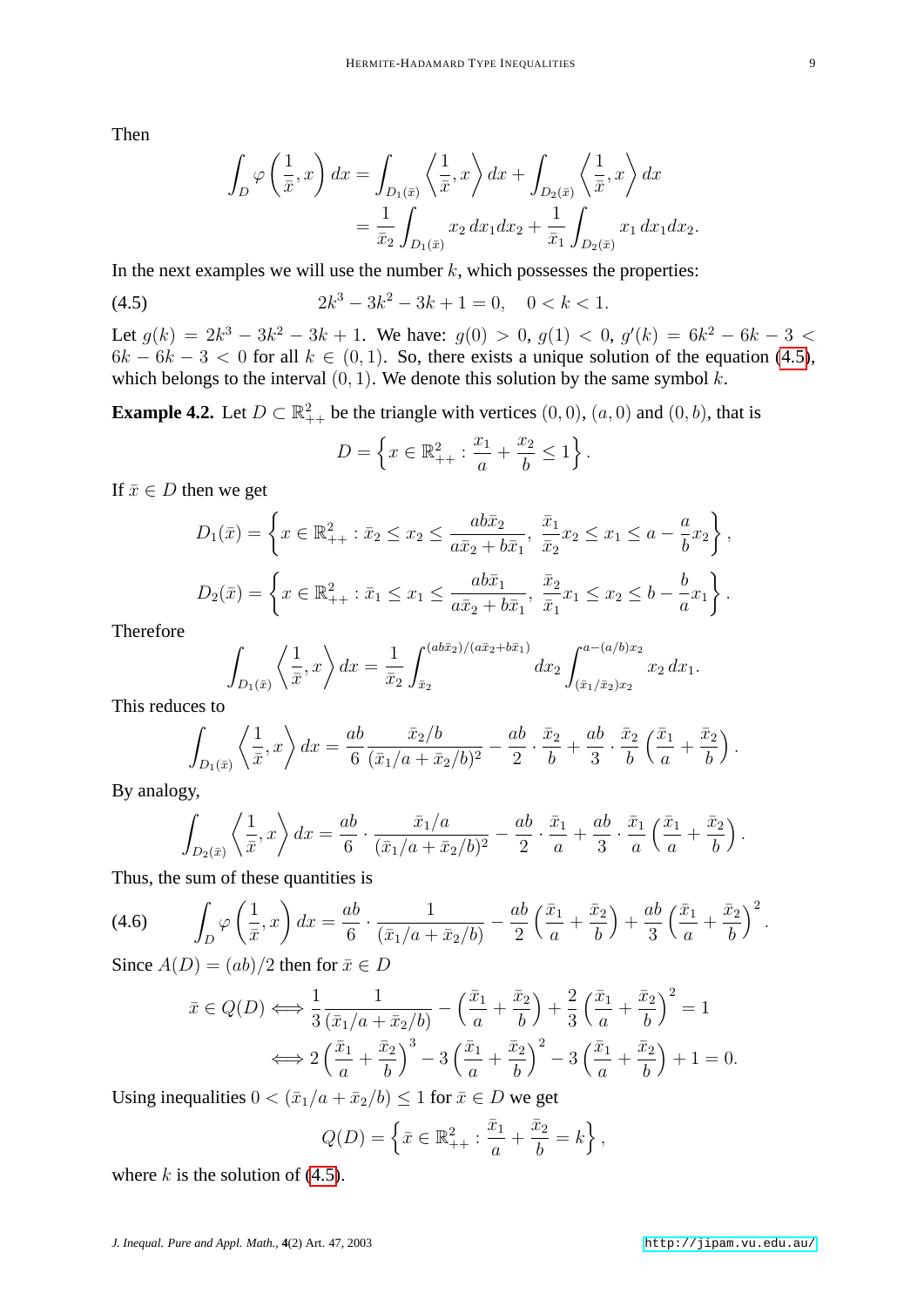In the more general case we have inequality (see [\(3.4\)](#page-3-2) and [\(4.6\)](#page-8-1))

$$
f(\bar{x}_1, \bar{x}_2) \le \frac{6u}{ab(1 - 3u^2 + 2u^3)} \int_D f(x)dx,
$$

where  $u = u(\bar{x}_1, \bar{x}_2) = \bar{x}_1/a + \bar{x}_2/b < 1$ , function f is increasing radiant and integrable on D. Consider now inequality  $(3.12)$  for our triangle D. We show that

$$
\inf \left\{ \left\langle x, \frac{1}{\bar{x}} \right\rangle^+ : \bar{x} \ge x, \ \bar{x} \in D \right\} = \left( \frac{x_1}{a} + \frac{x_2}{b} \right)
$$

.

Let  $\bar{x} = (\bar{x}_1, \bar{x}_2) = (x_1/(x_1/a + x_2/b), x_2/(x_1/a + x_2/b))$ . Then  $\bar{x} \ge x$  and  $\bar{x} \in D$  since  $\bar{x}_1/a + \bar{x}_2/b = 1$ . Hence

$$
\inf \left\{ \left\langle x, \frac{1}{\bar{x}} \right\rangle^+ : \bar{x} \ge x, \ \bar{x} \in D \right\} \le \max \left\{ x_1 \frac{\left(\frac{x_1}{a} + \frac{x_2}{b}\right)}{x_1}, x_2 \frac{\left(\frac{x_1}{a} + \frac{x_2}{b}\right)}{x_2} \right\} = \frac{x_1}{a} + \frac{x_2}{b}.
$$

Suppose that the converse inequality does not hold, then  $\langle x, 1/\bar{x}\rangle^+ < x_1/a + x_2/b$  for some  $\bar{x} \geq x, \bar{x} \in D$ , hence  $x/(x_1/a + x_2/b) < \bar{x}$ . But this implies that  $\bar{x} \notin D$ .

Thus, it follows from [\(3.12\)](#page-6-4) that

$$
\int_D f(x)dx \le \sup_{y \in D} f(y) \int_D \left(\frac{x_1}{a} + \frac{x_2}{b}\right) dx.
$$

Calculation gives the quantity

$$
\int_D \left(\frac{x_1}{a} + \frac{x_2}{b}\right) dx = \frac{ab}{3}.
$$

Since  $A(D) = ab/2$  then the final result is

$$
\frac{1}{A(D)} \int_{D} f(x) dx \le \frac{2}{3} \sup_{y \in D} f(y).
$$

**Example 4.3.** Now let  $\Omega$  be the triangle from Example [4.2:](#page-8-2)

$$
\Omega = \left\{ x \in \mathbb{R}_{++}^2 : \frac{x_1}{a} + \frac{x_2}{b} \le 1 \right\}.
$$

Denote by D the subset of  $\Omega$  such that

$$
\Omega \backslash D = \left\{ x \in \Omega : \frac{k}{3} < \frac{x_1}{a}, \frac{k}{3} < \frac{x_2}{b}, \frac{x_1}{a} + \frac{x_2}{b} < k \right\}.
$$

Then  $(\Omega \backslash D) \subset N(Q(\Omega)) = \{x \in \mathbb{R}^2_{++} : x_1/a + x_2/b \le k\}$ . Note that  $A(\Omega \backslash D) =$  $(1/18)k^2ab$ , hence  $A(D) = (ab)/2 - (1/18)k^2ab = ab(1/2 - k^2/18)$ . It follows from Propo-sition [3.7](#page-4-4) and formula [\(4.6\)](#page-8-1) (with  $\Omega$  instead of D) that a point  $\bar{x} \in \Omega$  belongs to  $Q(D)$  if and only if

$$
\frac{1}{ab(1/2 - k^2/18)} \left[ \frac{ab}{6} \frac{1}{(\bar{x}_1/a + \bar{x}_2/b)} - \frac{ab}{2} \left( \frac{\bar{x}_1}{a} + \frac{\bar{x}_2}{b} \right) + \frac{ab}{3} \left( \frac{\bar{x}_1}{a} + \frac{\bar{x}_2}{b} \right)^2 \right] = 1
$$
  

$$
\iff 2 \left( \frac{\bar{x}_1}{a} + \frac{\bar{x}_2}{b} \right)^3 - 3 \left( \frac{\bar{x}_1}{a} + \frac{\bar{x}_2}{b} \right)^2 - \left( 3 - \frac{k^2}{3} \right) \left( \frac{\bar{x}_1}{a} + \frac{\bar{x}_2}{b} \right) + 1 = 0.
$$

It is easy to check that there exists a unique solution  $s$  of the equation:

$$
2s3 - 3s2 - (3 - k2/3)s + 1 = 0, \quad 0 < s \le 1.
$$

Hence

$$
Q(D) = \left\{ \bar{x} \in \mathbb{R}^2_{++} : \frac{\bar{x}_1}{a} + \frac{\bar{x}_2}{b} = s \right\}.
$$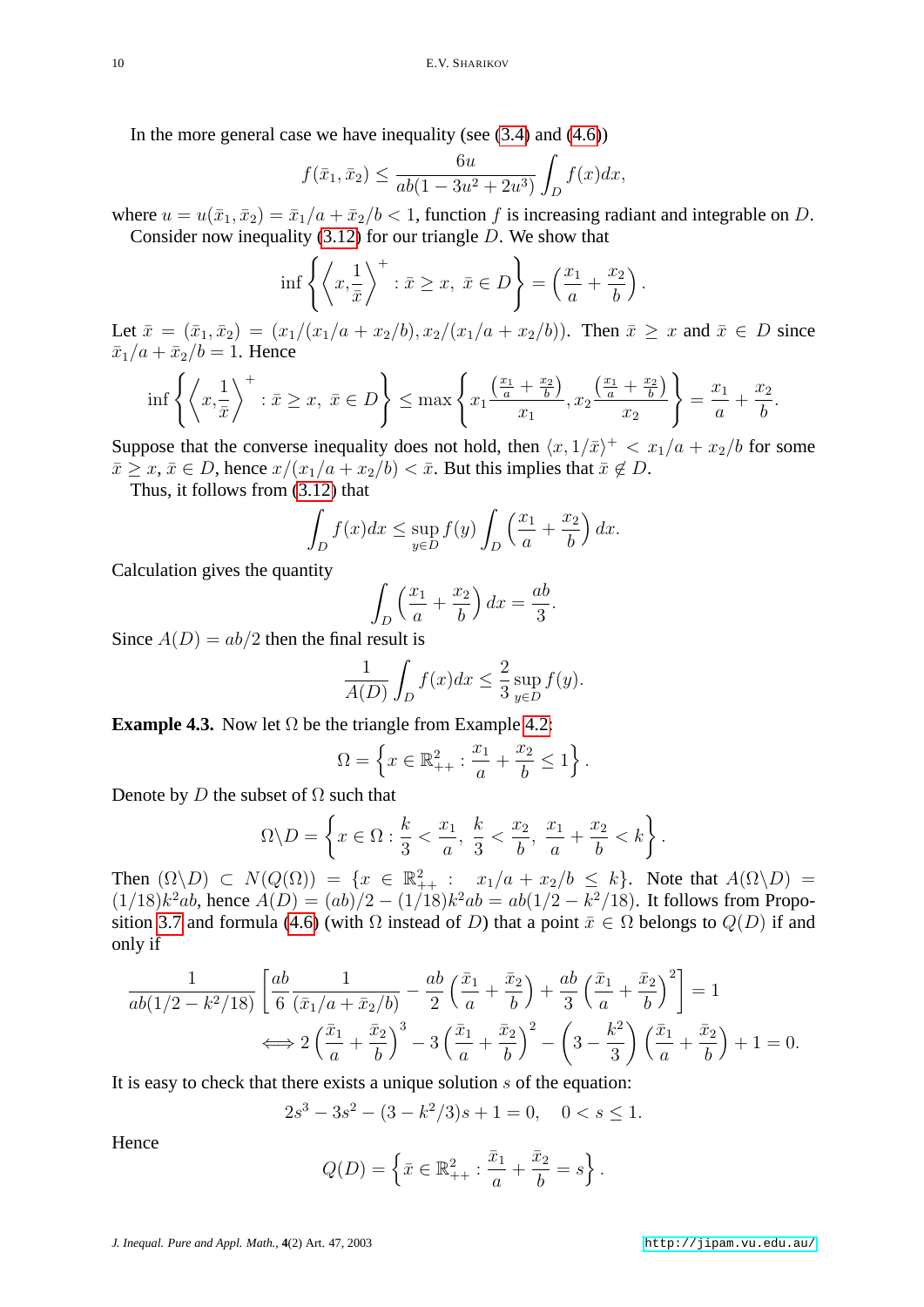We may establish also that  $s > k$ .

**Remark 4.1.** For any other closed domain D' such that  $(\Omega \backslash D') \subset N(Q(\Omega)) = \{x \in \mathbb{R}^2_{++} :$  $x_1/a + x_2/b \le k$  the set  $Q(D')$  has the same form, i.e. it is intersection of  $\mathbb{R}^2_{++}$  and a line  $(\bar{x}_1/a + \bar{x}_2/b) = s'$  with some  $s' : k < s' < 1$ .

**Example 4.4.** Let  $\Omega$  be the same triangle:  $\Omega = \{x \in \mathbb{R}^2_{++} : (x_1/a + x_2/b) \le 1\}$ . Let  $D \subset \Omega$ and

$$
\Omega \backslash D = \left\{ x \in \Omega : x_1 < \frac{a}{2}, \ x_2 < \frac{b}{2} \right\}.
$$

Then  $\Omega \backslash D$  is the normal set, hence  $N(\Omega \backslash D) \cap D = (\Omega \backslash D) \cap D$  is the empty set. Since  $A(\Omega \backslash D) = ab/4$  then  $A(D) = ab/2 - ab/4 = ab/4$ . By Proposition [3.9,](#page-5-2) we have for  $\bar{x} \in D$ 

$$
\bar{x} \in Q(D) \Longleftrightarrow \frac{1}{ab/4} \left[ \frac{ab}{6} \frac{1}{(\bar{x}_1/a + \bar{x}_2/b)} - \frac{ab}{2} \left( \frac{\bar{x}_1}{a} + \frac{\bar{x}_2}{b} \right) + \frac{ab}{3} \left( \frac{\bar{x}_1}{a} + \frac{\bar{x}_2}{b} \right)^2 \right] = 1
$$

$$
\Longleftrightarrow 2 \left( \frac{\bar{x}_1}{a} + \frac{\bar{x}_2}{b} \right)^3 - 3 \left( \frac{\bar{x}_1}{a} + \frac{\bar{x}_2}{b} \right)^2 - \frac{3}{2} \left( \frac{\bar{x}_1}{a} + \frac{\bar{x}_2}{b} \right) + 1 = 0.
$$

So,

$$
Q(D) = D \cap \left\{ \bar{x} \in \mathbb{R}_{++}^2 : \frac{\bar{x}_1}{a} + \frac{\bar{x}_2}{b} = p \right\}
$$
  
= 
$$
\left\{ \bar{x} \in \mathbb{R}_{++}^2 : \bar{x}_1 \ge \frac{a}{2}, \frac{\bar{x}_1}{a} + \frac{\bar{x}_2}{b} = p \right\} \cup \left\{ \bar{x} \in \mathbb{R}_{++}^2 : \bar{x}_2 \ge \frac{b}{2}, \frac{\bar{x}_1}{a} + \frac{\bar{x}_2}{b} = p \right\},
$$

where  $2p^3 - 3p^2 - (3/2)p + 1 = 0, 0 < p \le 1$ .

The following two examples were considered in [\[1\]](#page-12-1) for ICAR functions defined on  $\mathbb{R}^2_+$ . Note that the coefficient k plays here the same role as the number  $(1/3)$  in [\[1\]](#page-12-1).

**Example 4.5.** Consider the triangle  $D$  with vertices  $(0, 0)$ ,  $(a, 0)$  and  $(a, va)$ :

$$
D = \{ x \in \mathbb{R}^2_{++} : x_1 \le a, \ x_2 \le vx_1 \}.
$$

If  $\bar{x} \in D$  then

$$
D_1(\bar{x}) = \left\{ x \in \mathbb{R}_{++}^2 : \bar{x}_1 \le x_1 \le a, \ \ \bar{x}_2 \le x_2 \le \frac{\bar{x}_2}{\bar{x}_1} x_1 \right\},
$$
  

$$
D_2(\bar{x}) = \left\{ x \in \mathbb{R}_{++}^2 : \bar{x}_1 \le x_1 \le a, \ \ \frac{\bar{x}_2}{\bar{x}_1} x_1 \le x_2 \le vx_1 \right\}.
$$

Calculation gives the following quantities

$$
\frac{1}{\bar{x}_2} \int_{D_1(\bar{x})} x_2 dx_1 dx_2 = \frac{1}{\bar{x}_2} \int_{\bar{x}_1}^a dx_1 \int_{\bar{x}_2}^{(\bar{x}_2/\bar{x}_1)x_1} x_2 dx_2
$$

$$
= \bar{x}_2 \left( \frac{a^3}{6\bar{x}_1^2} - \frac{a}{2} + \frac{\bar{x}_1}{3} \right),
$$

$$
\frac{1}{\bar{x}_1} \int_{D_2(\bar{x})} x_1 dx_1 dx_2 = \frac{1}{\bar{x}_1} \int_{\bar{x}_1}^a dx_1 \int_{(\bar{x}_2/\bar{x}_1)x_1}^{vx_1} x_1 dx_2
$$

$$
= \left( \frac{v a^3}{3\bar{x}_1} - \frac{v \bar{x}_1^2}{3} \right) - \bar{x}_2 \left( \frac{a^3}{3\bar{x}_1^2} - \frac{\bar{x}_1}{3} \right)
$$

Further,

$$
\int_D \varphi\left(\frac{1}{\bar{x}},x\right) dx = \left(\frac{va^3}{3\bar{x}_1} - \frac{v\bar{x}_1^2}{3}\right) + \bar{x}_2\left(\frac{2\bar{x}_1}{3} - \frac{a}{2} - \frac{a^3}{6\bar{x}_1^2}\right).
$$

.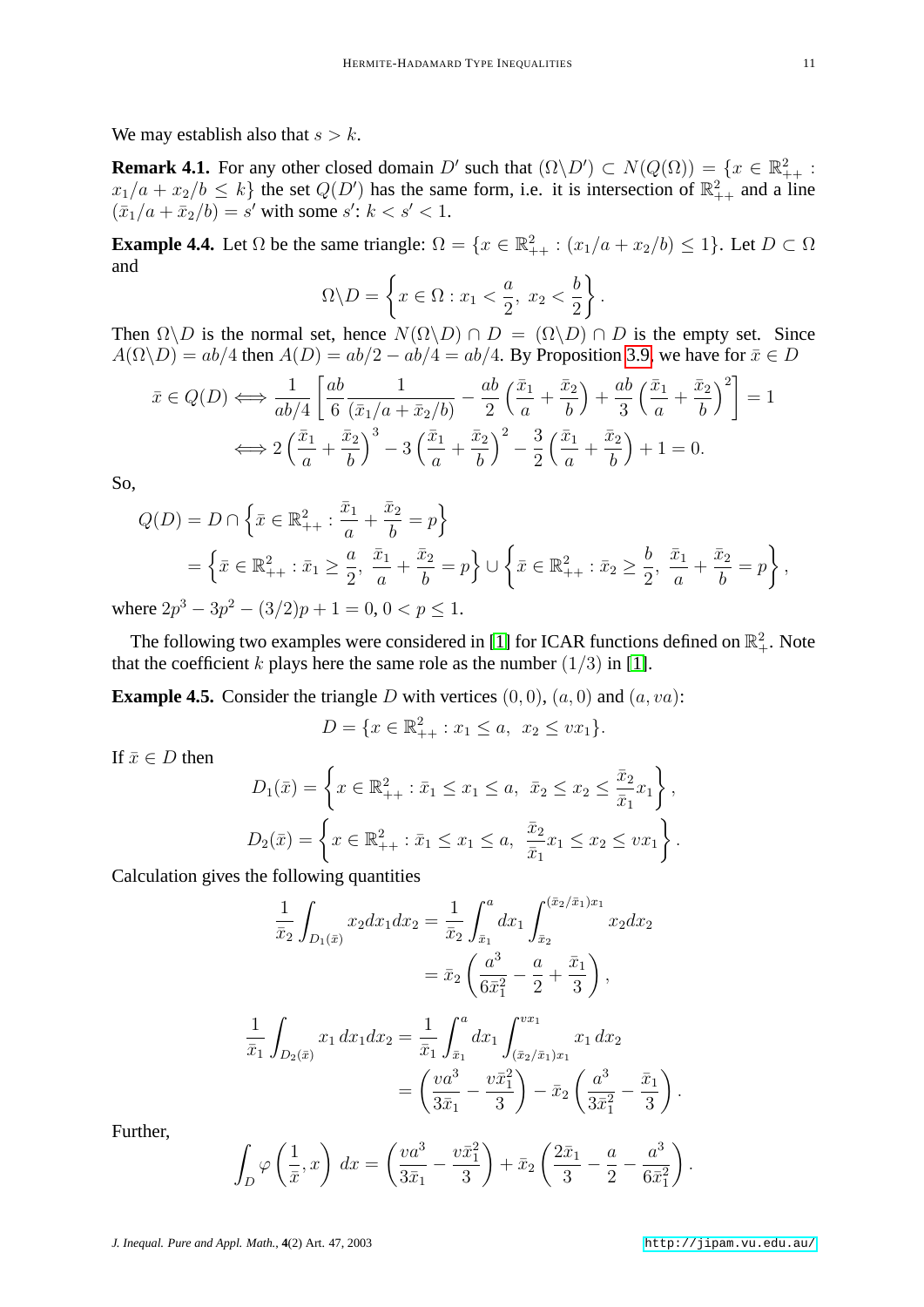Since  $A(D) = va^2/2$  then a point  $\bar{x} \in D$  belongs to  $Q(D)$  if and only if

$$
\left(\frac{2}{3}\frac{a}{\bar{x}_1} - \frac{2}{3}\frac{\bar{x}_1^2}{a^2}\right) + \frac{\bar{x}_2}{va} \left(\frac{4}{3}\frac{\bar{x}_1}{a} - 1 - \frac{1}{3}\frac{a^2}{\bar{x}_1^2}\right) = 1
$$
\n
$$
\iff \bar{x}_2 \left(1 + 3\frac{\bar{x}_1^2}{a^2} - 4\frac{\bar{x}_1^3}{a^3}\right) = v\bar{x}_1 \left(2 - 3\frac{\bar{x}_1}{a} - 2\frac{\bar{x}_1^3}{a^3}\right).
$$

In particular, if  $\bar{x}_2 = v\bar{x}_1$  then we get the equation  $2(\bar{x}_1/a)^3 - 3(\bar{x}_1/a)^2 - 3(\bar{x}_1/a) + 1 = 0$ , hence  $(\bar{x}_1/a) = k$ . So, the point  $(ka, vka)$  belongs to  $Q(D)$ . This implies that for each  $InR$ function  $f$ , which is integrable on  $D$ :

$$
f(ka, vka) \le \frac{1}{A(D)} \int_D f(x)dx.
$$

If  $\bar{x}_2 = v \bar{x}_1/2$  then then equation has the form  $(\bar{x}_1/a)^2 + 2(\bar{x}_1/a) - 1 = 0$ . This shows that  $x_2 = vx_1/2$  then then equation has the form  $(x_1/a)^2 + 2(x_1/a)^2$ <br>  $(\bar{x}_1/a) = \sqrt{2} - 1$ , therefore  $((\sqrt{2} - 1)a, v(\sqrt{2} - 1)a/2) \in Q(D)$ .

Further, we may set in [\(3.11\)](#page-6-1)  $\bar{x} = (a, va)$ :

$$
\int_{D} f(x)dx \le f(a, va) \int_{D} \max\left\{\frac{x_1}{a}, \frac{x_2}{va}\right\} dx_1 dx_2
$$

$$
= f(a, va) \int_{D} \frac{x_1}{a} dx_1 dx_2
$$

$$
= \frac{f(a, va)}{a} \int_{0}^{a} dx_1 \int_{0}^{vx_1} x_1 dx_2
$$

$$
= \frac{va^2}{3} f(a, va).
$$

Thus,

$$
\frac{1}{A(D)} \int_D f(x) dx \le \frac{2}{3} f(a, va).
$$

**Example 4.6.** Let *D* be the square:

$$
D = \{ x \in \mathbb{R}^2_{++} : x_1 \le 1, \ x_2 \le 1 \}.
$$

We consider two possible cases for  $\bar{x} \in D : (\bar{x}_2/\bar{x}_1) \leq 1$  and  $(\bar{x}_2/\bar{x}_1) \geq 1$ .

a) If  $(\bar{x}_2/\bar{x}_1)$  < 1 then we have

$$
\frac{1}{\bar{x}_2} \int_{D_1(\bar{x})} x_2 dx_1 dx_2 = \frac{1}{\bar{x}_2} \int_{\bar{x}_1}^1 dx_1 \int_{\bar{x}_2}^{(\bar{x}_2/\bar{x}_1)x_1} x_2 dx_2
$$

$$
= \frac{\bar{x}_2}{2} \left( \frac{1}{3\bar{x}_1^2} - 1 + \frac{2\bar{x}_1}{3} \right),
$$

$$
\frac{1}{\bar{x}_1} \int_{D_2(\bar{x})} x_1 dx_1 dx_2 = \frac{1}{\bar{x}_1} \int_{\bar{x}_1}^1 dx_1 \int_{(\bar{x}_2/\bar{x}_1)x_1}^1 x_1 dx_2
$$

$$
= \frac{1}{2} \left( \frac{1}{\bar{x}_1} - \bar{x}_1 \right) + \frac{\bar{x}_2}{3} \left( \bar{x}_1 - \frac{1}{\bar{x}_1^2} \right).
$$

Hence

$$
\int_D \varphi\left(\frac{1}{\bar{x}},x\right)dx = \frac{1}{2}\left(\frac{1}{\bar{x}_1} - \bar{x}_1\right) + \frac{\bar{x}_2}{6}\left(4\bar{x}_1 - 3 - \frac{1}{\bar{x}_1^2}\right).
$$